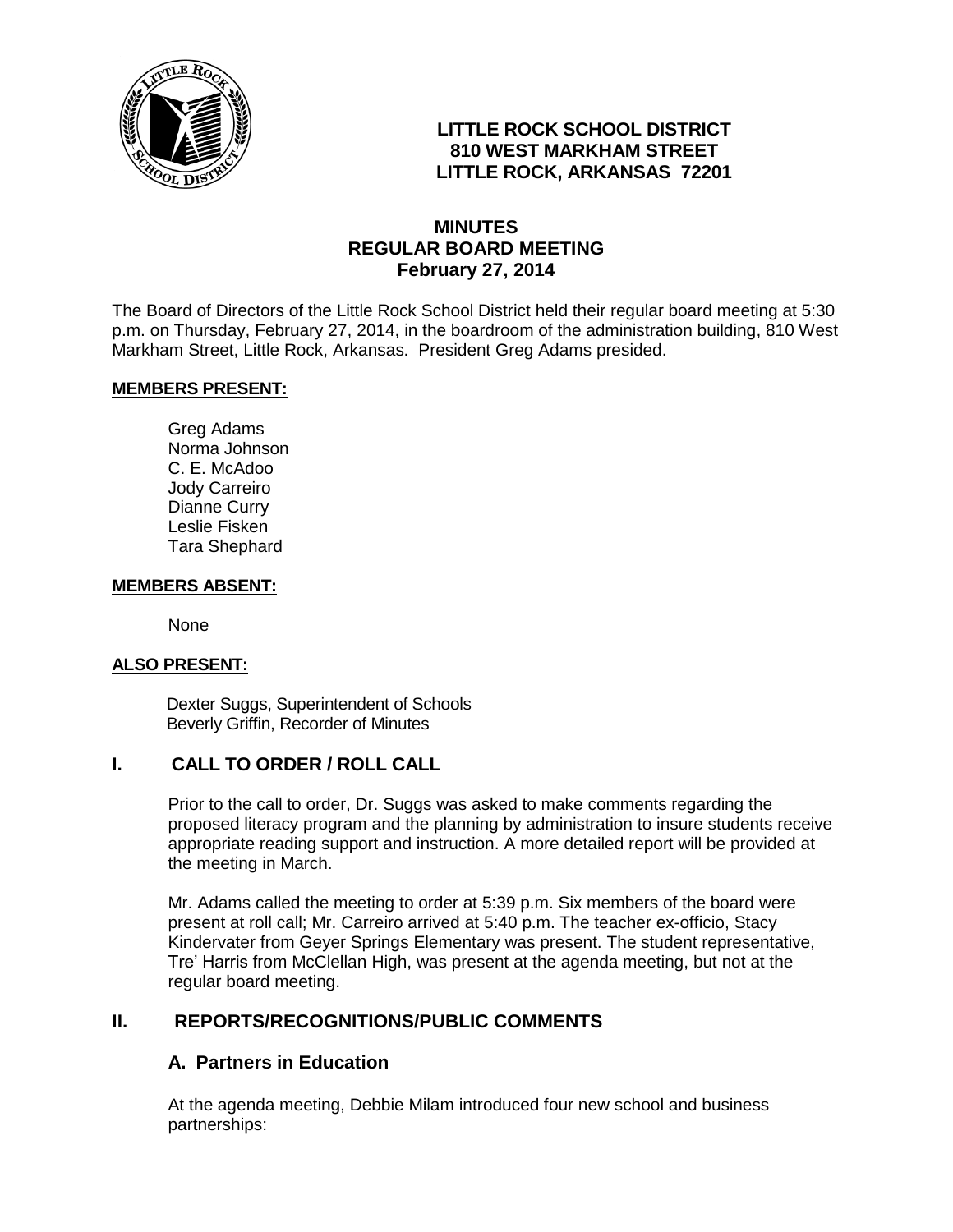- **Cloverdale Middle School**, represented by *Dr. Angela Seay*, in partnership with **Kairos Foundation**, represented by *Karolyn Taylor* and **Life Skills for Youth**, represented by *Hiram Sumlin*
- **Metropolitan Career and Technical Center**, represented by *Allie Freeman, Cassandra Norman,* and *Shameka Montgomery* , in partnership with **Little Rock Marriott Hotel** represented by *David Joslin* and *Karen Tucker*
- **Roberts Elementary School**, represented by *Barbara Anderson* and *Carl Duncan*, in partnership with **Show Room Ready**, represented by *Tarra Morris*

Ms. Curry made a motion to approve the new partnerships; Mr. McAdoo seconded the motion and it **carried unanimously**.

#### **B. Remarks from Citizens**

**John Doyle** addressed the board regarding literacy programs in the LRSD. He volunteers at Booker Arts Magnet School and works with *AR Kids Read* to insure students become literate by third grade. He expressed encouragement with the success of the students he works with. In *AR Kids Read*, volunteers work with specific students to improve reading skills and enhance their confidence in reading. He responded to remarks from Dr. Suggs earlier in the meeting saying that the quality of one on one interaction is very important to improving reading in our children.

**Laura Reynolds**, a Booker parent, related her experiences with Reading Recovery and other reading resource programs. Her child had trouble reading and was tested for a learning disability. This student works with a Reading Recovery teacher to cope with her learning disability, and Ms. Reynolds expressed belief that her child benefits from the one-on-one support afforded by Reading Recovery.

**Melvin Anderson**, a transportation department employee, spoke on behalf of other transportation employees and expressed concern that he will be fired because he continues to wear jeans to work. He doesn't agree with the district's dress code policy and stated he would continue to wear jean even though he has received two letters of reprimand.

**Mike Campbell**, a transportation department employee, also spoke on behalf of drivers, monitors, and aides, and expressed concern regarding morale and safety in the workplace. He said he was not trying to point fingers, but there existed bullying, harassment, and intimidation in the transportation department workplace. He asked the board to launch an investigation into their concerns.

**Kerry Davis,** parent of a student in the resource program and early intervention program of the LRSD, stated her son had experienced low morale because he can't read on the same level as other students in his class. She expressed concerns regarding the programs used, and the possibility of using programs that don't have a proven track record.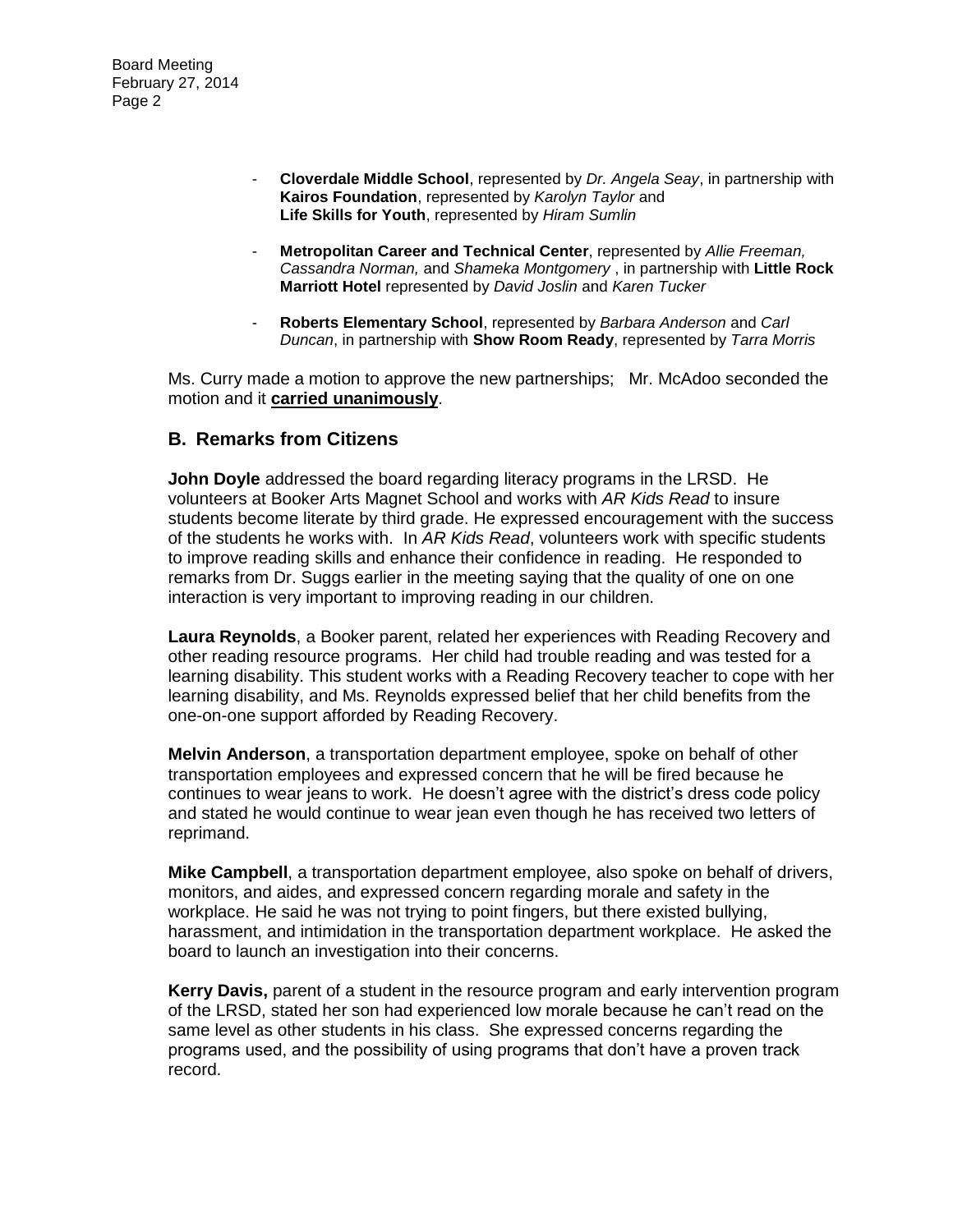**Jim Ross**, parent of a high school student, said his daughter has a reading comprehension disability. He stated he had been told his daughter was "just being lazy." He expressed agreement with Dr. Suggs in that the district's reading program has failed systemically for years, and it was important to teach every student, at every grade. He did express belief that Reading Recovery should be a part of whatever program the district adopts.

**Gwen Marshall**, an employee at Henderson Middle School, spoke to the district's antibullying policy. She said she had been at Henderson for seven years, and it was her belief that the bullying policy is not being enforced. She stated staff members at Henderson were also being exposed to harassment, bullying, and intimidation, and she asked the administration to do whatever was necessary to improve the climate at Henderson.

**Joy Springer** asked the board about the evaluation of programs and whether the process of evaluation has been implemented. She said K-3 literacy had been evaluated in the past, and she wondered if these evaluations were being used to make decisions regarding the effectiveness of reading programs.

**John Walker** addressed the board calling the LRSD a "failing school system." He continued, stating the buildings are falling down, teachers aren't given support, and "the superintendent is incompetent." He told the Board it was their responsibility to serve as good stewards of the district so that all students are given the same opportunities to succeed.

**Neddie Nichols**, a transportation department employee, also addressed the board regarding the dress code. She said the district's bus drivers should be able to work in comfortable clothing. The drivers are responsible for cleaning up their buses after each run, and jeans are an important part of their attire.

**Janet Behrend**, a Reading Recovery teacher leader at UALR, asked the board to consider expanding RR into all district elementary schools. She stated 75% of children improve their reading proficiency when consistently served by RR.

**Barbara Douglas**, representing members of the community in Pankey, asked Attorney Robert Kinchen to address the board. Property in Pankey owned by the district and deeded to the Pankey community was recently quit claimed to the city of Little Rock for use as a police substation with space dedicated to community use. Mr. Kinchen stated a desire by members of the Pankey community to retain interest in the property in Pankey under the previous terms that the property would be retained if it was used for educational purposes.

**Nancy Locke** and **Regina Norwood**, cofounders of Friends of Josephine Pankey, addressed the board regarding the history of the Pankey community. Ms. Pankey was sent to Arkansas in the early 1900's by the AME Church to teach children in that community. They believe it is important for Ms. Pankey's name to be retained on that property. The City of Little Rock has the rights to the property now, but they asked that an educational element be made a part of the agreement within the deed.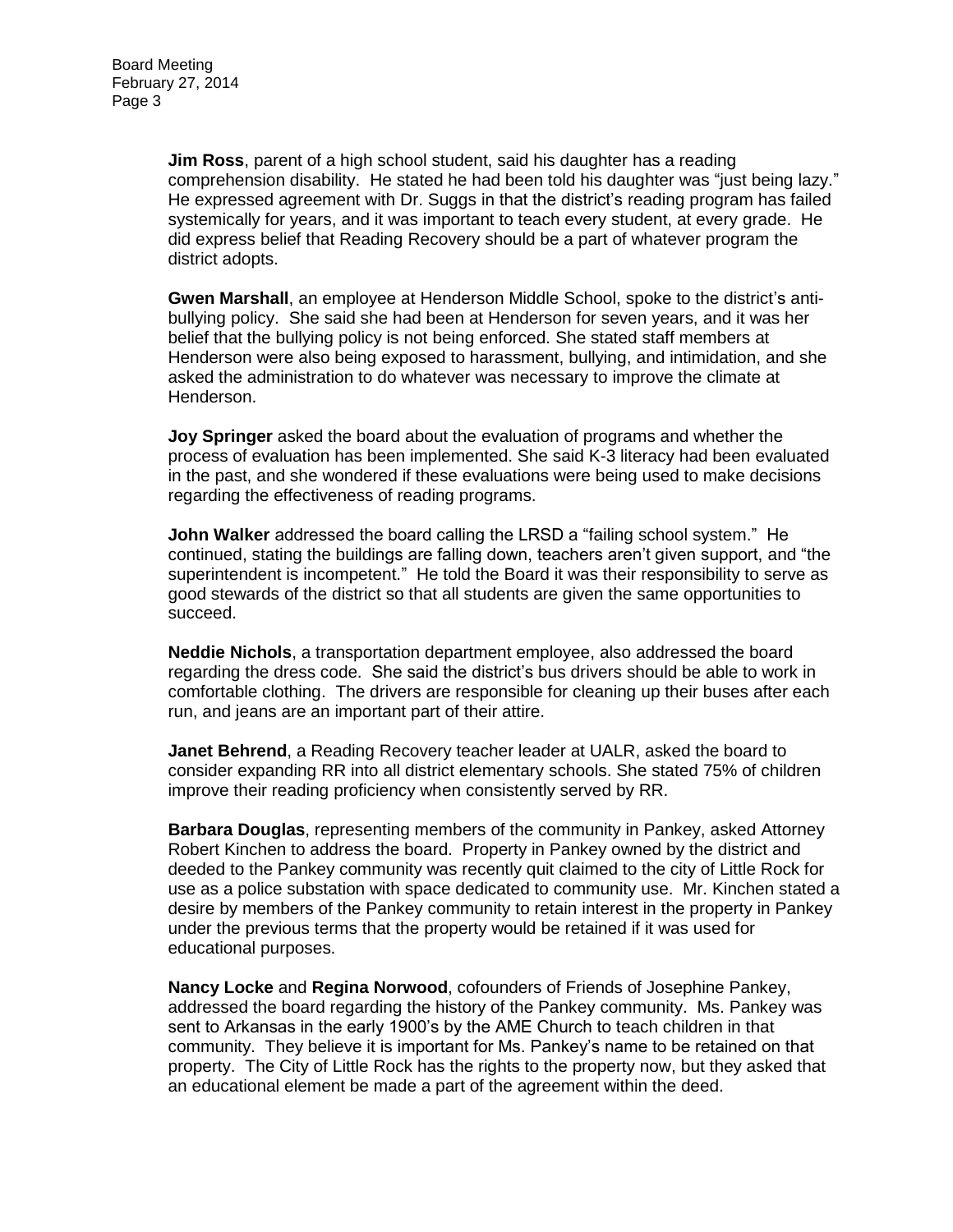After public comments, Ms. Curry was asked to read the board goals as approved in August 2013. Teacher representative Stacy Kindervater was asked to read the district's Cultural Imperatives.

## **C. Donations of Property**

The teacher ex officio, Stacy Kindervater, read the list of recent donations to the district. Mr. McAdoo made a motion to accept the donations. Ms. Johnson seconded the motion and it **carried unanimously**. The donations are listed in the following chart:

| <b>SCHOOL/DEPARTMENT</b>                               | <b>ITEM</b>                                                                     | <b>DONOR</b>                                                      |
|--------------------------------------------------------|---------------------------------------------------------------------------------|-------------------------------------------------------------------|
| Central High School                                    | Sculpture of tiger head valued at<br>\$500.00                                   | Gloria Gough                                                      |
| Central High School                                    | \$300.00 cash to the Central High<br>School Baseball Team                       | <b>Clara Dobbins</b>                                              |
| Central High School                                    | \$500.00 cash to the Central High<br>School Band                                | Robyn Vanover                                                     |
| Central High School                                    | \$300.00 cash to the Central High<br>School Baseball Team                       | Amjaco Inc.                                                       |
| Fair Park Early Childhood Center                       | \$15,000,00 cash to be used to<br>purchase equipment and classroom<br>materials | The Roy and Christine Sturgis<br>Charitable and Educational Trust |
| Hall High School                                       | \$100.00 cash to the Guidance Office                                            | St. Paul United Methodist Women                                   |
| Horace Mann Magnet Middle School                       | \$500.00 cash donation                                                          | <b>Entergy Corporation</b>                                        |
| Horace Mann Magnet Middle School                       | \$300.00 cash for the ACTAAP Kick-Off<br>assembly expenses                      | National Horace Mann and Dunbar<br>Association                    |
| J.A. Fair Magnet High School                           | Washing machine valued at \$ for use<br>by football team                        | Eric Redmon                                                       |
| Pulaski Heights Middle School                          | \$100.00 cash to the Football Program                                           | Pulaski Heights Youth Football                                    |
| Pulaski Heights Middle School                          | \$50.00 cash to the Football Program                                            | Lamarie Rutelonis                                                 |
| Pulaski Heights Middle School                          | \$75.00 cash to the Football Program                                            | Tom and April Owen                                                |
| Pulaski Heights Middle School                          | \$40.00 cash to the Football Program                                            | Michael and Karen Shepherd                                        |
| Pulaski Heights Middle School                          | \$40.00 cash to the Football Program                                            | Michael and Kathryn Matchett                                      |
| Pulaski Heights Middle School                          | \$20.00 cash to the Football Program                                            | Tom and Holly Barron                                              |
| Pulaski Heights Middle School                          | \$100.00 cash to the Football Program                                           | Robert and Sharon Dallimore                                       |
| Pulaski Heights Middle School                          | \$50.00 cash to the Football Program                                            | Brant and Joan Foster                                             |
| Pulaski Heights Middle School                          | \$50.00 cash to the Football Program                                            | Sloene Sutton                                                     |
| Romine Inter-district School                           | \$100.00 cash for student uniforms                                              | Mrs. Nancy lvy                                                    |
| <b>LRSD Elementary Literacy and Early</b><br>Childhood | Art supplies valued at \$250.00                                                 | Mr. Fred Griffin                                                  |

#### **DONATIONS**

# **D. Little Rock Education Association**

Cathy Kohler greeted the board and stated there were several items of interest on the agenda tonight, including the staff dress code and concerns that transportation, maintenance and other groups of employees were being mandated to follow the board's policy and the administration's Suggs directive.

She asked the board to support the Memorandum of Understanding regarding the waiver of calendar agreement which would provide opportunities for schools to schedule activities on board meeting nights. Ms. Kohler also said the association would be supporting the school calendar once prepared and presented to the board.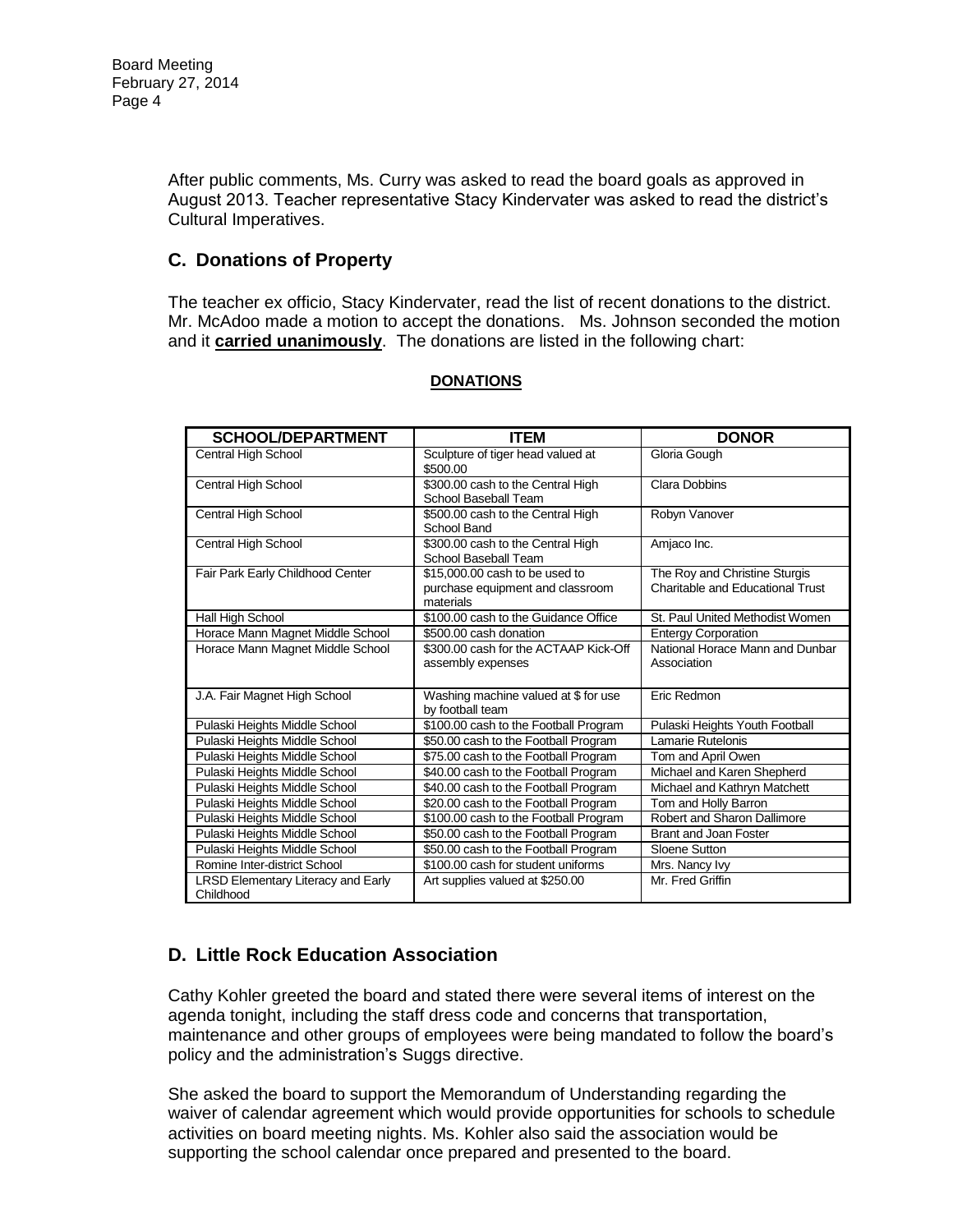Regarding the reading proposal that will be before the board, she suggested leaving Reading Recovery teachers in place and implementing the other proposed plan in schools that don't have RR. She suggested hiring an independent evaluator to determine which methods work best to meet the needs of the students.

She encouraged continued collaboration with all stakeholders at the table to see which programs work best for our students. All parties want to know when children leave third grade they are reading at or above grade level.

## **E. Little Rock PTA Council**

Mr. Becker made an announcement regarding the monthly PTA Council meeting on March 11, 11:30 at Williams Magnet. He also reminded the audience of the deadline date for turning in their volunteer hours.

## **IV. REPORTS AND COMMUNICATIONS**

## **A. Remarks from Board Members**

**Ms. Shephard** reported on attendance at the *Moms Matter* luncheon today. She acknowledged the mothers who participated in the contest, and thanked them for attending. Regarding Reading Recovery, she stated she was looking forward to the more formal presentation to the board in March. She acknowledged Mr. Ross and Mr. Keys for the 1000's of emails received over the past few days. It is Dr. Suggs responsibility to make a recommendation to improve the district's reading programs, and it is the board's responsibility to decide to approve or not to approve the recommendations.

**Mr. McAdoo** stood and sang "Lift Every Voice and Sing," then exited the meeting at 7:05 p.m.

**Mr. Carreiro** congratulated students who recently participated in All-State choir and band programs. He also congratulated Parkview music teacher, Carolyn Foreman, for being named Arkansas' Choir Director of the Year. He discussed the difficult decisions facing the board, and the choices that have to be made to balance quality education versus the reality of finances. He thanked the audience for the questions and comments, and said he would be listening to the facts and making decisions based on that information. He closed by thanking his wife, Debbie, for the past 32 years, as this was their anniversary.

**Ms. Johnson** had attended a Black History program at Mann Magnet School and the National Jr. Honor Society induction at Dunbar Middle School. She had visited Cloverdale Middle School and commended the students for being highly motivated and for achieving in school. Regarding previous comments and discussion on Reading Recovery and the district's reading programs, she said when students aren't reading there is a problem. We need to backtrack and find out where the breakdown occurred, get to the root of the problem, and address the problem. We have to consider everyone's best interest and work together.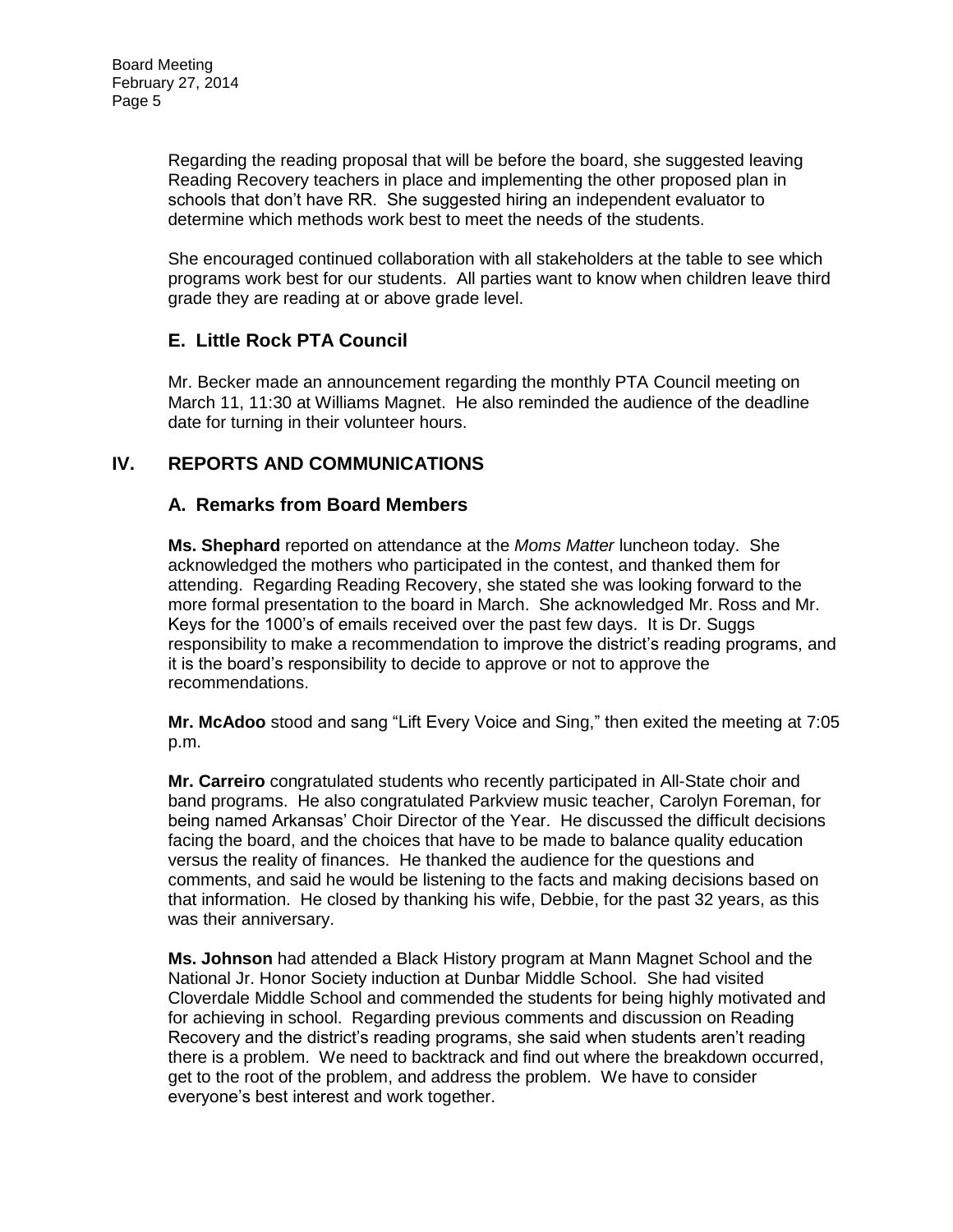**Ms. Fisken** thanked the audience for their comments and for their support. She responded to some of the comments regarding elementary literacy and expressed distress over the numbers of students who are not reading on grade level. She thanked the administrators in the LRSD who are willing to do better things for kids. She expressed commitment to the students, and promised to do her due diligence to make decisions based on what is best for all the students. She had participated in the superintendent's bus tour last week to Mann and Baseline, and enjoyed seeing students at work . . . "this is why we are doing this."

**Ms. Curry** thanked students at Booker for the card they sent to the Board. She encouraged students to go to a vocational school or career program if they aren't planning to go to college. She responded to the bus drivers who had addressed the board, and said she hoped to assist in addressing their concerns. She expressed appreciation for those in the community who were rallying behind Reading Recovery. "Teamwork is key . . . We have to work together as a team."

**Mr. Adams** commented briefly, expressing appreciation for the support of the audience, thanking those who addressed the board, and looking forward to the discussions regarding improvements in facilities.

### **B. Legal Update**

At the agenda meeting Mr. Heller reported on a visit to Hall High School by the Office of Civil Rights. OCR representatives spoke with students, teachers, and counselors in the investigation of a complaint regarding discrimination of Hispanic students.

In a lawsuit filed against the LRSD regarding bullying at Parkview, Mr. Heller reported he had filed a motion to dismiss.

On an issue regarding the state's School Choice law, Mr. Heller reported he had discussed with Dr. Suggs and had recommended we discontinue filing for an exemption from School Choice as had been done in previous years. The LRSD had been exempt under the law because of the ongoing desegregation orders. The law requires declaration of an exemption each year, and it has to be filed by April 1. Mr. Heller stated his belief that it would be beneficial to the district to participate in school choice to allow students who live outside the district to request assignment to LRSD schools. The only factor left in the desegregation agreement is that the North Little Rock School District has not yet been declared unitary. Mr. Heller will prepare a resolution and recommendation for the motion prior to the February  $27<sup>th</sup>$  meeting.

At the board meeting Mr. Heller was present and offered to respond to any questions concerning the School Choice item on the agenda. He offered to wait until that agenda item if necessary.

#### **SUSPENSION OF THE RULES**

Mr. Carreiro moved to suspend the rules to reorder the agenda and allow action on the matter of School Choice at this point in the agenda. Ms. Curry seconded the motion, and it **carried unanimously**. Action was taken at this point in the meeting, but will be reported as it was presented in the agenda.

*The board recessed briefly at 7:40 p.m. and returned at approximately 8:00 p.m.*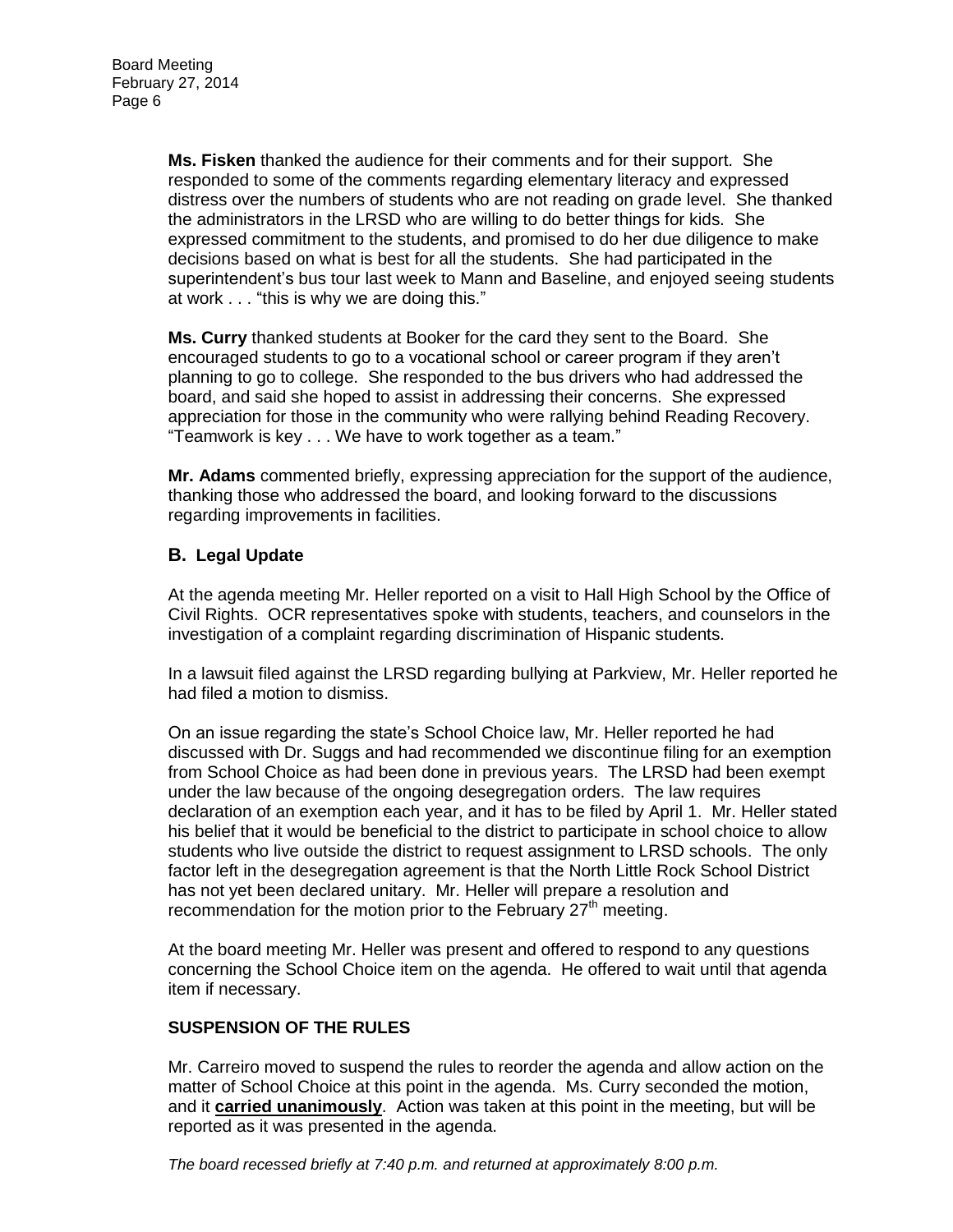### **C. Update: Forest Heights STEM Academy and Geyer Springs Gifted and Talented Academy**

At the request of the board, Linda Young provided a brief update on the progress toward implementation of the revamped programs at Forest Heights and Geyer Springs. As discussed in previous meetings, each department in the district is working collaboratively to ensure these two schools are ready for next school year.

### **D. Presentation: LRSD Quarterly Report, Volume 1 – Number 2**

The Evaluation and Testing Department staff was present to review the quarterly report which was printed in the agenda. Those present included: Danyell Cummings, Julia Chears-Young, Maurecia Robinson and Dr. Ed Williams.

Dr. Fields responded to questions from the board regarding student suspensions and expulsions compared to last year which were presented as part of the quarterly report.

#### **E. Update: Facilities Review – Fanning Howey**

At the agenda meeting, Carl Baxmeyer and Troy Glover provided the monthly progress report from the Fanney-Howey partners. A worksession will be scheduled with the board to review all reports once they are completed.

#### **F. Annual Report from the LRSD Anti-Bullying Committee: STAND Committee**

The report from the LRSD Anti-Bullying Committee was provided during the February 13<sup>th</sup> agenda meeting. Board Member Greg Adams served as the co-chair of the committee and provided introductory remarks. He also introduced his co-chair, Julian Calzado. Audience members present who served on the committee were asked to stand and be recognized.

Dr. Sadie Mitchell provided an overview presentation. Latrisha Criss, a student from Parkview Magnet School, reported that 35 students attended Unitown to confront issues of race, ethnicity, discrimination and bullying. Other partnerships with community organizations were highlighted.

Steven Young reported on the anti-bullying rally, *"Build Communities, Not Bullies,"* which was held at the Clinton Center on November 9, 2013. The district's STAND committee is leading training sessions for others in the community, and is working to establish more community partnerships.

Representatives of other organizations who participated in the rally were present, including LULAC, Just Communities of Arkansas, and Fox 16. Four students who participated in the anti-bullying efforts were present and made brief comments.

Pamela Smith reported briefly on the electronic process for reporting instances of bullying which is linked to the LRSD website. Shoutelle Richardson provided information on changes in discipline and reporting, and demonstrated the flow chart for reporting.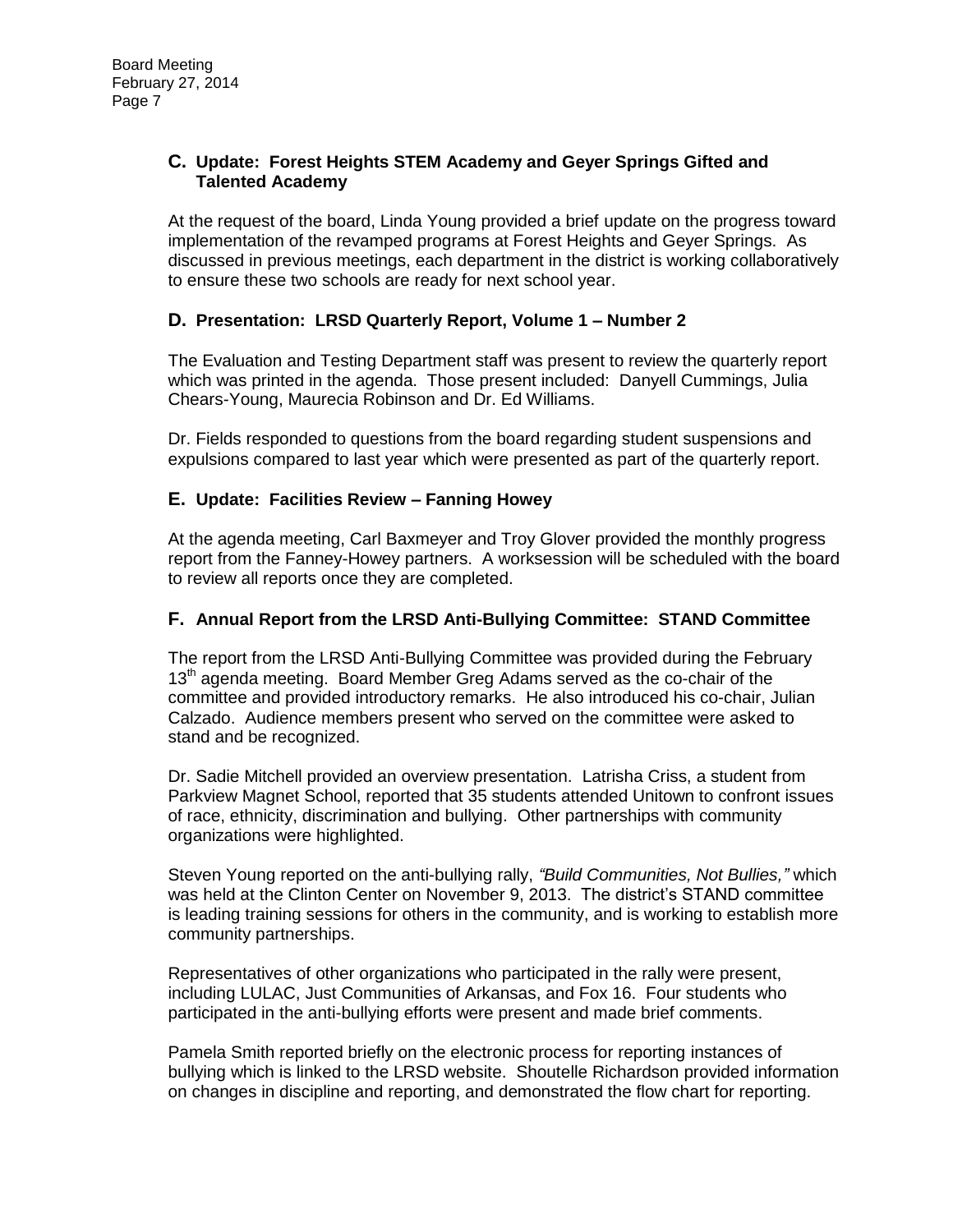### **G. Update: Career and Technical Education**

At the agenda meeting, Dr. Suggs introduced Cassandra Norman-McGee and Shameika Montgomery who provided an overview of the revamped Career and Technical Education program within the LRSD. A summary report was attached to the board's agenda.

Partners in the LRSD Career and Tech Ed initiatives were introduced and included Pulaski Technical College, the City of Little Rock, and the Arkansas Economic Development Council. Linda Kindy, director of the district's Adult Education department was also introduced along with representatives from Molex in Maumelle, Baptist Health Systems, and the Greater Little Rock Chamber of Commerce.

Shemeika Montgomery discussed the various partnerships developing at Metropolitan, including the LR Fire Department and the Dr. Emma Kelly Rhodes Education Center. It was noted the partnership with Pulaski Technical College will allow students an opportunity to earn college credit from PTC through the agreement and partnership at Metro.

The new website was noted: [www.metrocareertech.org,](http://www.metrocareertech.org/) and informational booklets were provided for the board's review. Open House will be held at Metropolitan on Tuesday, February  $18<sup>th</sup>$ , 9:00 a.m.  $-7:00$  p.m.

#### **H. Update: Student Registration / Enrollment**

Dr. Fields reported on the open enrollment period, and provided information on the "optout" provisions for students who receive an assignment to Forest Heights but who choose to remain in their attendance zone school. The enrollment counts won't be done until after the end of the opt-out period, so that those on the waiting list can be assigned to available seats. Assignment letters have been mailed except for assignments to Geyer Springs. Applications are still being accepted for the GT Academy until March  $14<sup>th</sup>$ .

## **III. CONSENT ITEMS**

Items on the consent items were approved by consensus without a motion.

#### **A. Minutes**

Minutes from the regular board meeting of January  $23<sup>rd</sup>$ , and from a special meeting on February  $13<sup>th</sup>$  were presented for review and approval.

#### **B. Personnel Changes**

Routine personnel changes were printed in the board's agenda.

#### **C. Internal Auditors Report**

Mr. Becker's report was printed in the board's agenda.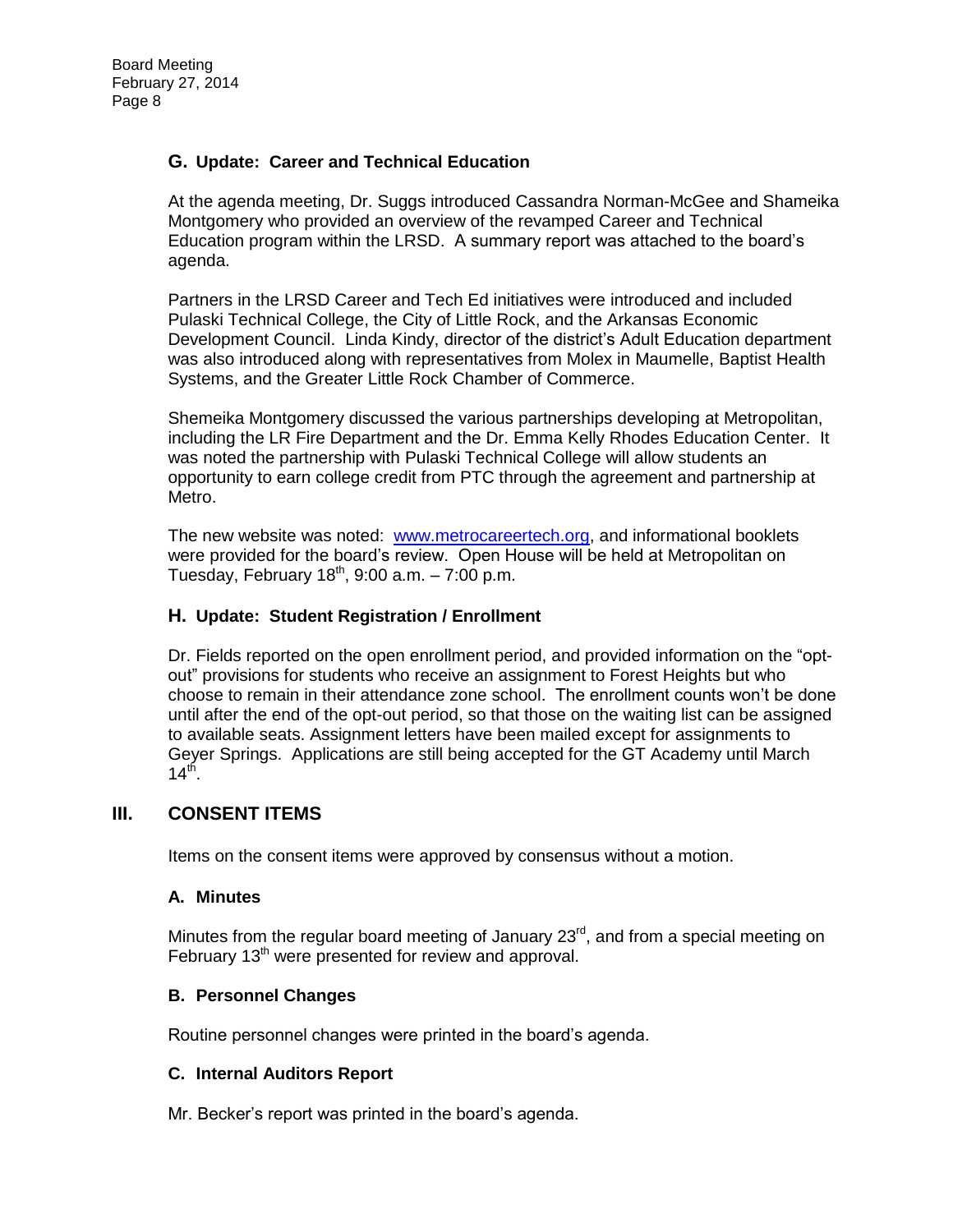## **IV. BOARD POLICY AND REGULATIONS REVIEW**

- **A. Second Reading: Board of Education Policy BBBE Unexpired Term Fulfillment / Vacancies**
- **B. Second Reading: Board of Education Policy GBEBA Staff Dress Code**

Mr. Carreiro made a motion to approve both policies, BBBE and GBEBA on second reading. Ms Fisken seconded the motion and it **carried unanimously**.

## **C. First Reading: Board of Education Policy Revisions: BEB Special School Board Meetings; BEDDB Suspension of Rules of Order; BEDF Voting Method**

Revision to policy BEB, special school board meetings, BEDBB, suspension of the rules of order, and BEDF, voting method, remained on the table as the LRSD awaits an Attorney General opinion on the variance between LRSD policy and Robert's Rules of Order regarding the requirement of more than a majority vote in some instances.

## **D. Adoption of Leadership Team Governance Handbook / Protocols**

Horace Smith assisted in the development of a Board Protocols and Governance handbook over the course of several months. It was presented for board approval. Ms. Shephard made a motion to approve the document as presented. Mr. Carreiro seconded the motion, and it **carried unanimously**.

# **V. ADMINISTRATION**

# **A. Memorandum of Understanding: Waiver of PNA Calendar Agreement**

At the agenda meeting, Cathy Kohler provided some background information on waiving some of the provisions in the PN agreement related to restriction of days of the week the district and the association can hold meetings with their members. The MOU was attached to the agenda for action.

Mr. Carreiro moved to approve the MOU as presented. Ms. Shephard seconded the motion and it **carried unanimously**.

#### **B. School Choice**

Mr. Heller reported to the board at the agenda meeting, and was again present to provide information on the recommendation to participate in School Choice as legislated by the state of Arkansas. The LRSD had previously opted out of school choice as allowable under the law due to the obligation of the desegregation lawsuit. Since the settlement of the desegregation issues with the state, the LRSD no longer qualifies under the current allowable exemptions. Mr. Heller asked for the board's to vote to notify the ADE by April 1 that we are moving from a district with an exemption to a district not claiming an exemption for the 2014-15 school year.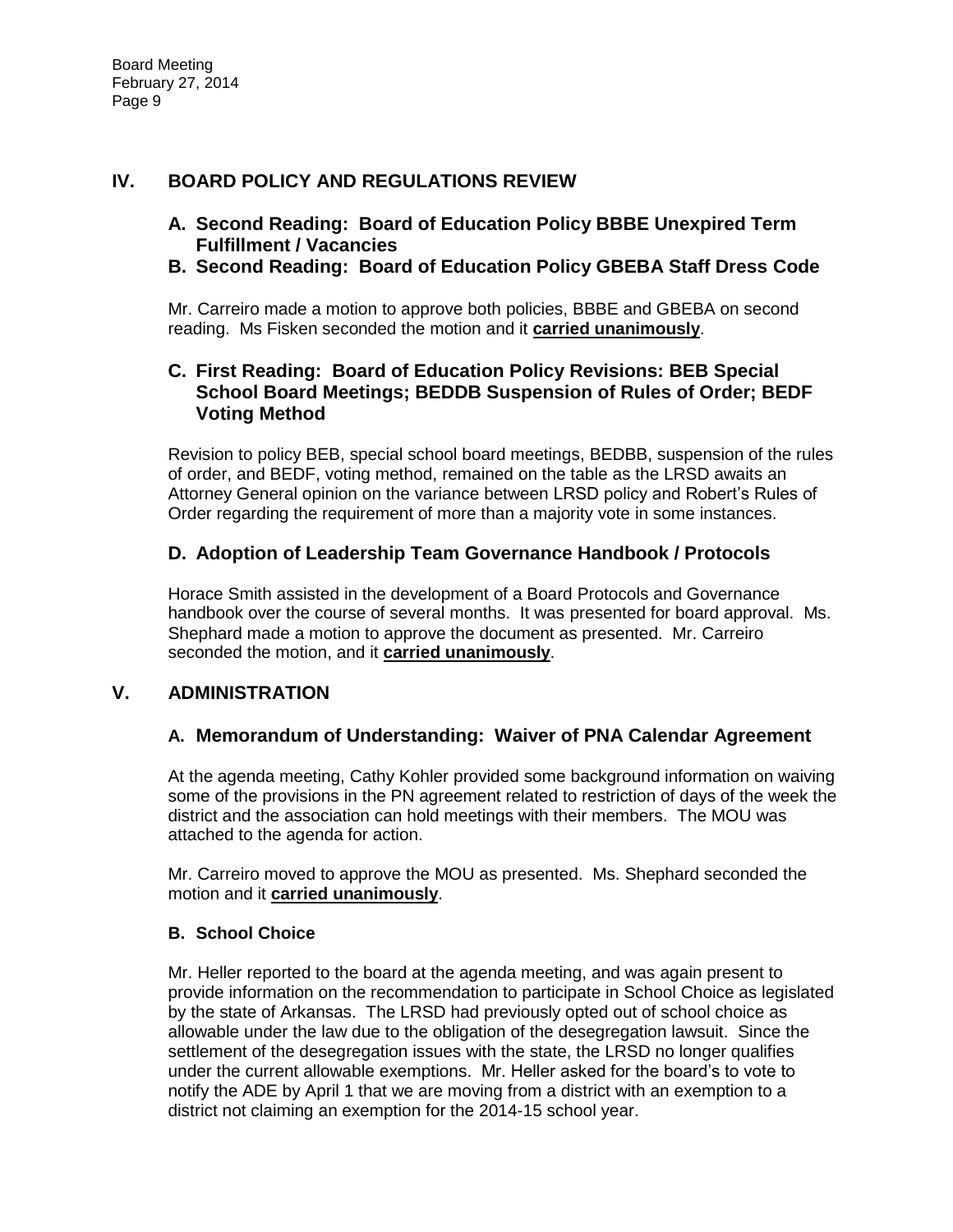Mr. Carreiro made a motion to approve the recommendation to participate in school choice for the 2014-15 school year. Ms. Shephard seconded the motion, and it **carried unanimously**.

## **VI. Human Resouces**

### **A. School Calendar 2014-2015**

Dr. Suggs recommended approval of the proposed school calendar for the 2014-15 school year. Ms. Shephard moved to accept the administration's recommendation. Ms. Fisken seconded the motion, and it **carried unanimously**.

#### **B. Approval of PN Agreement for Transportation: Bus Drivers, Aides, Monitors (2013-2015)**

The negotiated agreement between the administration and the transportation department employees was recommended for approval by the superintendent. Ms. Curry moved to approve the agreement, and Ms. Fisken seconded the motion. It **carried unanimously**.

## **VII. FINANCE & SUPPORT SERVICES**

### **A. GAAP Financial Statements and Audit Report for June 30, 2013**

The annual audit of the district's financial statements was provided in the board's agenda and was recommended for approval. Mark Glover from Hudson and Cisne, LLP, attended the meeting to formally present the findings and to respond to questions. Mr. Carreiro served as the board's representative on the audit committee and moved to accept the audit report as presented; Ms. Fisken seconded the motion. The motion was **unanimously approved**.

#### **B. Minority and Women Business Enterprise (MBE/WBE) Monthly Report**

The reports were printed in the board's agenda. No other information was requested or presented.

## **C. Budget Update**

Mr. Bailey reported he would be working with Dr. Suggs to set a budget development calendar and a schedule of budget worksessions with the board.

He also reported the recommendation from the arbitration fact-finder is expenced to be received in the district in early March. That report will come to the board for consideration and approval of the recommendation for salary and benefits.

## **D. Monthly Financial Statements**

The financial statements were printed in the board's agenda. No other information was requested or presented.